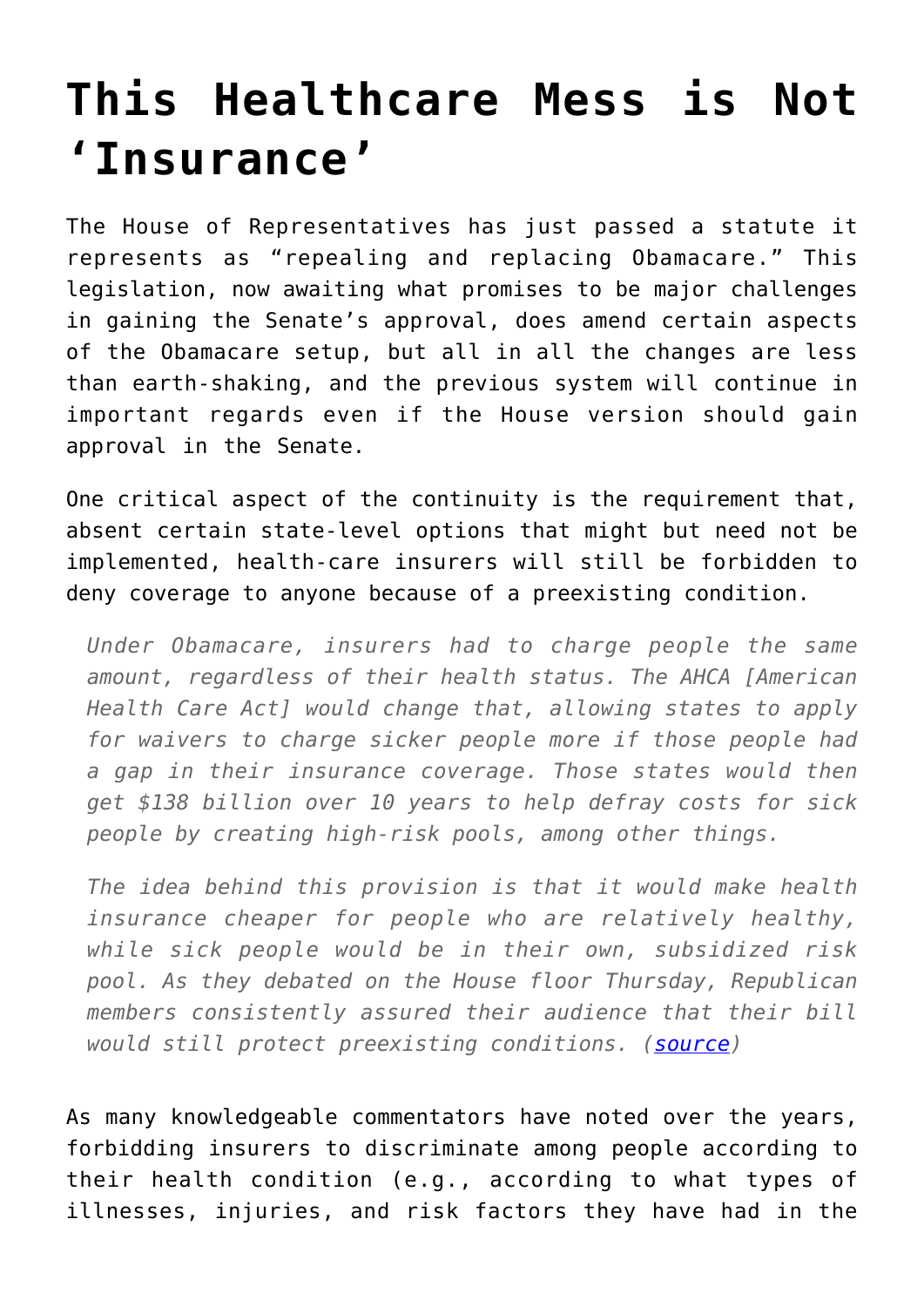past or have currently) flies in the face of the insurance principle. Insurance is a means of pooling risks. Subscribers of an insurance policy all pay a regular premium for coverage. In the event that a subscriber happens to fall victim to a covered contingency—for example, someone develops lung cancer—that person will be eligible to make a benefit claim against the insurance to pay for care of the cancer. Such coverage can be actuarially sound because even though any one person's coming down with lung cancer is unpredictable, the probability of someone's coming down with this disease in a large population can be determined with a high degree of accuracy, and premiums can be set so that for the group as a whole, the premiums will suffice to cover the plan's promised pay-outs and leave enough for the insurer to cover its costs and earn a normal return on its investment in the insurance business.

If, however, people who had not been insured could, upon being diagnosed with a particular disease, then apply for insurance covering treatment of this condition, the insurance principle would be cast into the trash bin. This feature would be similar to letting people on their death bed purchase life insurance at the same rate as healthy people, or letting people whose houses had just caught fire purchase homeowner's insurance at the same rate as people whose houses are in sound condition. In short, requiring insurers to cover preexisting conditions at the same premium paid by covered subscribers who do not have those conditions transforms insurance into an arrangement for making healthy people pay too much for coverage in order to subsidize people who pay too little—because the law forbids insurers to charge them according to the risk of the covered contingency they actually present.

Likewise, requiring insurers to cover a wide range of conditions against which some subscribers do not wish to insure—indeed, against certain contingencies that cannot apply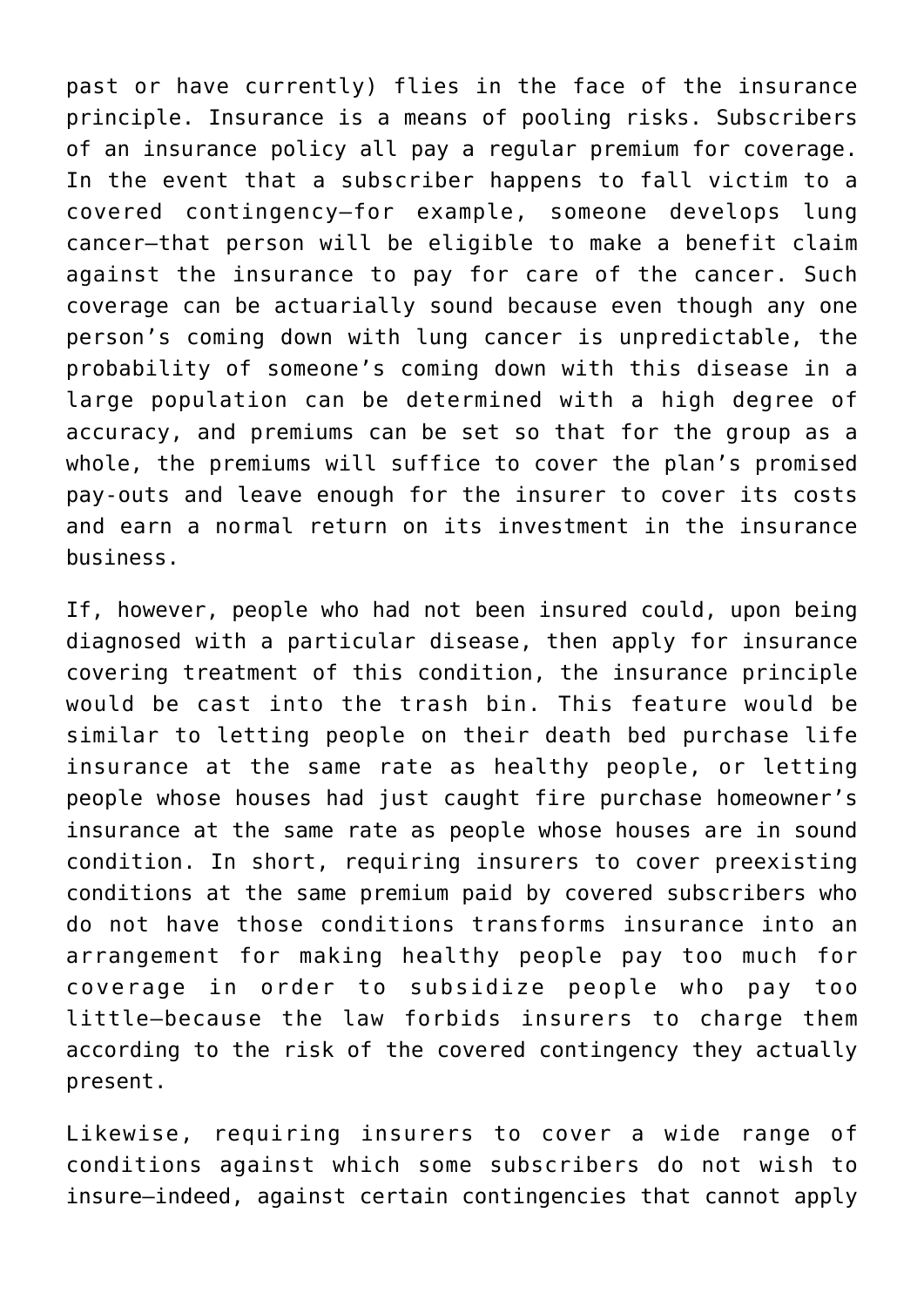to them in any event (e.g., costs associated with pregnancy for male subscribers)—turns the insurance system into a complex system of overcharges and cross-subsidies, that is, turns the system into a legally prescribed welfare system rather than an insurance system.

The federal government and the state governments have intervened haphazardly in the health-care insurance business so pervasively and for so long that by now the whole setup is nothing but a gigantic mess that flies in the face of the insurance principle and dictates a host of requirements that make no sense except as answers to the prayers of specialinterest groups and rent seekers. Once a net benefit has been created, however, each beneficiary group will scream to the heavens if reforms should threaten to remove its privilege, and legislators will be reluctant to buck such organized political insistence on continued subsidies and privileges no matter how irrational these interventionist distortions are as components of an insurance system. This sort of ["transitional](http://www.libertylawsite.org/2013/09/26/the-transitional-gains-trap/)[gains trap,"](http://www.libertylawsite.org/2013/09/26/the-transitional-gains-trap/) which Gordon Tullock analyzed astutely in an article published almost fifty years ago, produces an inertia in the political process that makes it practically impossible to make substantial changes even as the overall system sinks into financial ruin and drags down much of the related economy with it.

A helpful first step toward actually remedying the whole ungodly mess would be to change the language we use to talk about it and to propose reforms. People would be well advised to stop using the word "insurance" to talk about what amounts to prepaid care for one and all, and to stop regarding every special-interest subsidy and privilege as if, having once been blessed by legislators, it has become an eternal "right." If people cannot forthrightly recognize gifts financed from the public trough as distinct from real insurance payouts, there is little chance that any reforms can ever make economic sense or bring about a viable system for financing health-care